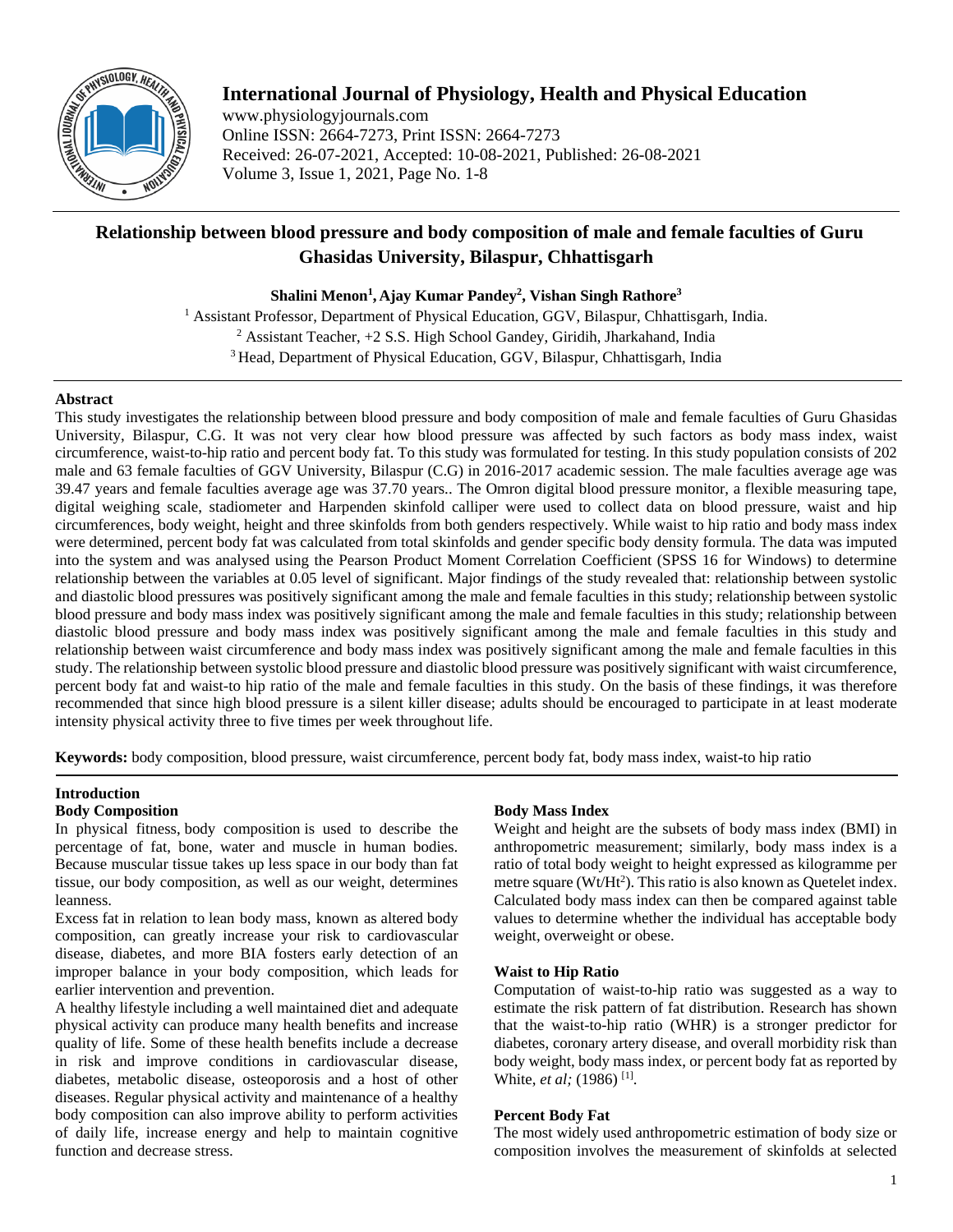sites. Skinfolds (or fatfolds) are the double thickness of skin plus the adipose tissue between the parallel layers of skin. Technically, however, adipose tissue (and hence the subcutaneous fatfolds) have both fat and fat free components. The fat free component is composed of water, blood vessels, nerves, tendons, cartilage, ligaments and bones.

# **Blood Pressure**

In all parts of the system, blood flow is always from a region of higher pressure to one of lower pressure. The pressure exerted by any fluid is termed hydrostatic pressure. In the cardiovascular system, this denotes the force exerted by the blood against any unit area of the walls of the blood vessels (Vander, *et al;* 2001; Musa, *et al;* 2001 and Hlaing, *et al;* 2001) [2, 3]. Pressure is the force generated in the blood by the contraction of the heart, and its magnitude varies throughout the system (Butkap, 2002)<sup>[4]</sup>.

High blood pressure (HBP), also called hypertension is a sustained elevation of the systemic arterial pressure It is both a risk factor for coronary heart disease and disease by itself. Blood pressure is usually categorised as follows:

- 1. Normal category in which systolic blood pressure (SBP) is less than 130mm Hg and diastolic blood pressure (DBP) is less than 85mm Hg.
- 2. High normal category in which systolic blood pressure is between 130mm Hg and 139mm Hg and diastolic blood pressure is between 85mm Hg and 89mm Hg.
- 3. High or severe category in which systolic blood pressure is 140mm Hg and higher and diastolic blood pressure is 90mm Hg and higher (United States Department of Health and Human Services, 1996 in Heyward)

There are several factors associated with the incidence of high blood pressure. Some of these factors are like hereditary, family background, age and sex which are beyond one's control. There are factors that are modifyable like diet, exercise, sleep, consumption of fatty diet, obesity, overweight and cigarette smoking. Exercise physiologists attempt to use different forms of exercise as an intervention to prevent the incidence of overweight and obesity. Appropriate, adequate and timely intervention can be beneficial and effective only when it is based on the relationship between blood pressure and different modifyable risk factors.

This study was therefore conducted to determine the relationship between blood pressure and body composition of male and female faculties of GGV University, Bilaspur (C.G). It was not very clear how blood pressure was affected by such factors as body mass index, waist circumference, waist-to-hip ratio, percent body fat hence the problematic of this study. The study was therefore conducted to determine the relationship between blood pressure and body mass index, waist circumference, waist-to-hip ratio, percent body fat of male and female faculties of GGV University, Bilaspur (C.G).

# **Purpose of the Study**

The study was conducted to determine the:

- 1. Relationship of blood pressure with body composition of male faculties.
- 2. Relationship of blood pressure with body composition of female faculties.

#### **Methodology**

In this study, population consists of 202 male and 63 female faculties of GGV University, Bilaspur (C.G) in 2016-2017 academic session. The male faculties average age was 39.47 years and female faculties average age was 37.70 years. This data was released on request by the G.G.V. Administeration.

#### **Criterion Measures Blood Pressure**

The subjects were made to rest in a sitting position for 5-10 minutes. Following which, resting systolic and diastolic blood pressures were determined by sounds in the right arm using Omron Automatic Digital Blood Pressure Monitor (endorsed by the American Heart Association, model no. HEM 713C) with contoured cuffs.

# **Body Mass Index**

Weight and height were measured separately to determine the body mass index. The body weight of subjects were measured in light indoor clothing, without shoes, overcoat, hat, hair braids, or handsets using a digital weighing scale. The body weight of each subject was written in the appropriate column of the raw data sheet in kilogramme. The stadiometer was used to measure height. Measurements were recorded in metres (m) to the nearest 0.1cm.Body mass index (BMI) was determined by dividing weight (wt) in kilogrammes (kg) by height (ht) in square metre (m2) as in the following formula:

 $BMI = wt (kg)/ht (m2)$ 

The international body mass index classification by the National Institute of Health and the International Obesity Task Force as approved by the World Health Organization, Geneva, (2006) was adopted.

#### **Waist - to - Hip Ratio**

 Waist and Hip ratio was measured using Anthropometric tape (Lufkin EXECUTIVE THINLINE). Waist and hip circumferences were measured to determine the waist-to-hip ratio. While the waist circumference was measured at the level of the narrowest point of coastal borders after complete expiration. Hip measurement was taken at the hip circumference at the greatest posterior protuberance of the buttocks. The waist-to-hip ratio was determined by dividing the waist circumference by the hip circumference. It is mathematically calculated as:

**WHR = Waist Circumference (cm) / Hip Circumference (cm)** The average values of waist-to-hip ratio between 0.80-0.90 and 0.90-0.98 for both females and males respectively are considered safe.

#### **Percent Body Fat**

The body fat percentage (BFP) of a human or other living being is the total mass of fat divided by total body mass; body fat includes essential body fat and storage body fat. Essential body fat is necessary to maintain life and reproductive functions. The percentage of essential body fat for women is greater than that for men, due to the demands of childbearing and other hormonal functions. The percentage of essential fat is 2-5% in men, and 10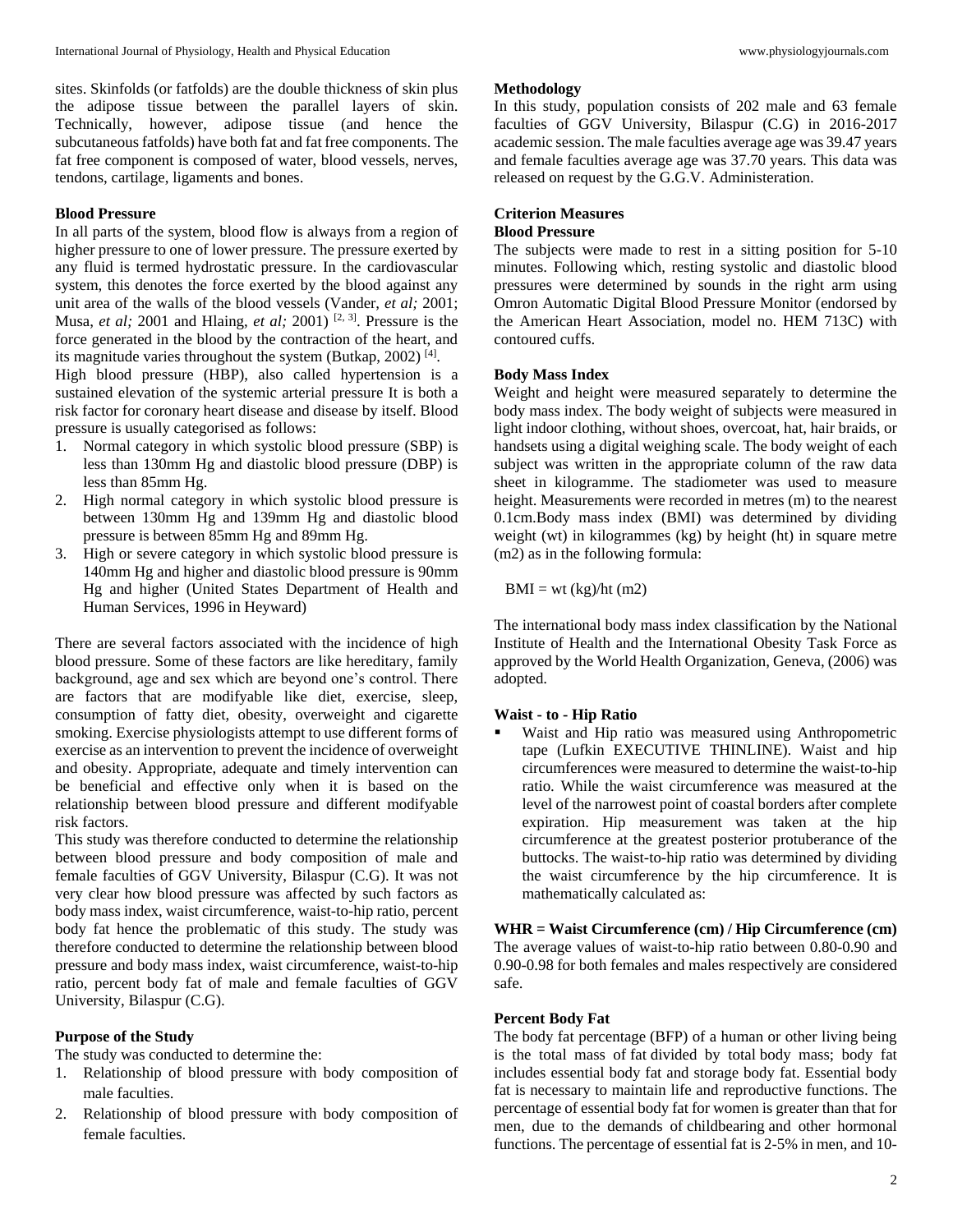13% in women. Storage body fat consists of fat accumulation in adipose tissue, part of which protects internal organs in the chest and abdomen. A number of methods are available for determining body fat percentage, such as measuring with skin fold calipers or through the use of bioelectrical impedance analysis.

# **Testing Procedure**

A written permission to conduct the study in all departments was obtained from the University. A letter was notified to all the departments regarding the data collection. At least two days notice preceded each visit and arrangements for a suitable venue. The subjects were briefed by the researcher in order to seek consent, also research assistants were introduced and this was followed after inspection of instruments used for data collection.

# **Validation of Instruments**

Blood pressure apparatus and skinfold calliper were checked by the Instrument expert, before the commencement of data collection to ensure that they were working correctly. The weighing scale was constantly tested with known measure  $(10Kg)$  to verify accuracy. The following instruments were used in the process of data collection:

## **Blood Pressure Apparatus**

Omron Automatic Digital Blood Pressure Monitor (endorsed by the American Heart Association) produced and marketed by Omron Health Care Inc. made in China (Model no. HEM 713C, Serial number 24259976 uses Duracell alkaline battery 4 \* 1.5v= 6volts) was used to measure resting blood pressure. It has a maximum systolic capacity of 240 mm Hg with a least count of 1mm Hg. The instrument had a very high reliability coefficient r=0.90.

#### **Percent Body fat**

Body Fat percentage was measured using Omron Body Fat Analyser. The equipment gives the various ranges of body fat percentage and also the body fat in kilograms.

# **Stadiometer**

A wooden stadiometer two metrer high with a platform was graduated from bottom to the top in centimetres (1% error) by a structural engineer and certified by a physicist. The instrument was used for the measurement of height in metres (m) to the nearest 0.1cm. The self-constructed device had an adjustable flat set-square placed above the head to reduce parallax error. The device had a reliability coefficient  $r = 0.90$ .

#### **Measuring Tape**

A flexible Anthropometric tape (Lufkin Executive Thinline) was used for measuring the waist and hip circumferences of the subjects. The device had a reliability coefficient r=0.70.

## **Statistical Techniques**

The data collected were fed into the system and analysed using with SPSS 16.0 version. Pearson Product Moment Correlation Coefficient (r) was used to determine the relationship of the variables studied. The level of significance was set at 0.05.

## **Results and Discussion**

Before the results are presented, it is important to state that, while blood pressure consists of systolic and diastolic blood pressures respectively, body composition was treated as having four different components, namely; body mass index, waist circumference, waist-to-hip ratio, and percent body fat. Therefore, the relationships of systolic and diastolic blood pressures with body mass index, waist circumference, waist-tohip ratio and percent body fat among male and female faculties were computed separately.

The Pearson Correlation Coefficient was computed between systolic and diastolic blood pressures and body mass index, waist circumference, waist-to-hip ratio and percent body fat of male faculties of GGV University, Bilaspur (C.G). The results of which are shown in Table 1.

**Table 1:** Relationship between Blood Pressure and Body Composition of male faculties

| <b>Variables</b> | <b>SBP</b>        | <b>DBP</b> | WC          | <b>BMI</b> | WHR         | %BF |
|------------------|-------------------|------------|-------------|------------|-------------|-----|
| <b>SBP</b>       |                   |            |             |            |             |     |
| <b>DBP</b>       | $.742^{**}$       |            |             |            |             |     |
| WC               | $.294***$         | $.335***$  |             |            |             |     |
| <b>BMI</b>       | $.220^{\ast\ast}$ | $.314***$  | $.866^{**}$ |            |             |     |
| <b>WHR</b>       | $.306*$           | $.363***$  | $.728***$   | $.471***$  |             |     |
| %BF              | $242^{**}$        | $336^{**}$ | $.782***$   | $.796***$  | $.566^{**}$ |     |

<sup>\*\*</sup>Correlation is significant at the 0.05 level (2-tailed) r(202) =  $0.113 \le$ 0.05

Table 1 shows significant correlation between systolic and diastolic blood pressure  $(r = 0.742)$  of male faculties of GGV University, Bilaspur (C.G). The two blood pressure components, systolic and diastolic blood pressures correlated significantly with body mass index  $(r = 0.220$  and 0.314), waist circumference  $(r = 0.294$  and 0.335), waist-to-hip ratio  $(r = 0.306$  and 0.363) and percent body fat  $(r = 0.242$  and 0.336) respectively. Interestingly, there was a significantly high association between body mass index and waist circumference ( $r = 0.866$ ) at  $p \le 0.05$ . The positive high correlation between body mass index and waist circumference suggests that both are proportional to each other in the male faculties.



**Fig 1:** Correlation between Systolic Blood Pressure and Waist Circumferenc of male Faculties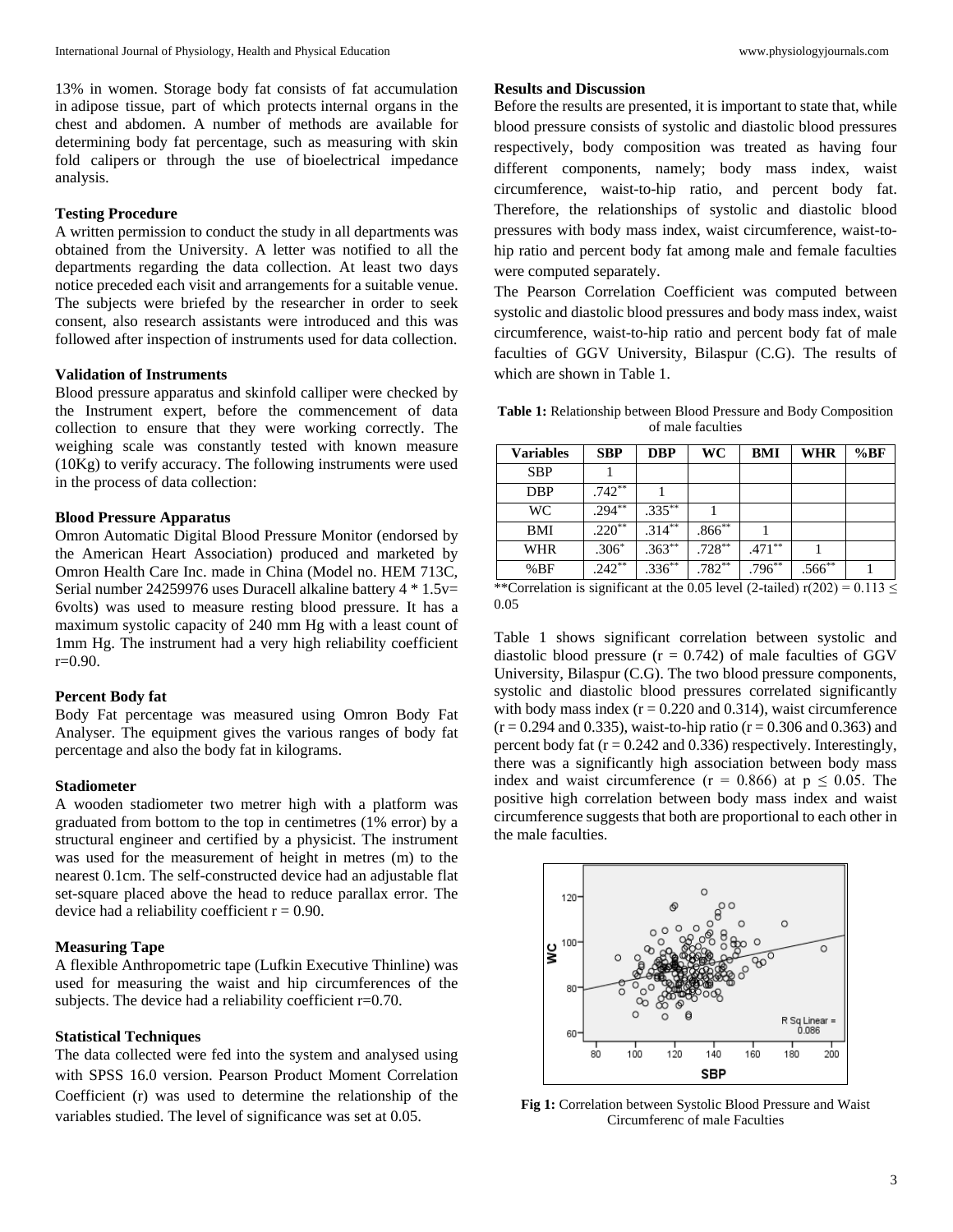

**Fig 2:** Correlation between Systolic Blood Pressure and Body Mass Index of male Faculties



**Fig 3:** Correlation between Systolic Blood Pressure and Waist-to-Hip Ratio of male Faculties Correlation between Systolic Blood Pressure and Waist-to-Hip Ratio of male Faculties



**Fig 4:** Correlation between Systolic Blood Pressure and Percent Body Fat of male Faculties



**Fig 5:** Correlation between Diastolic Blood Pressure and Waist Circumference of male Faculties



**Fig 6:** Correlation between Diastolic Blood Pressure and Body Mass Index of male Faculties



**Fig 7:** Correlation between Diastolic Blood Pressure and Waist-to-Hip Ratio of male Faculties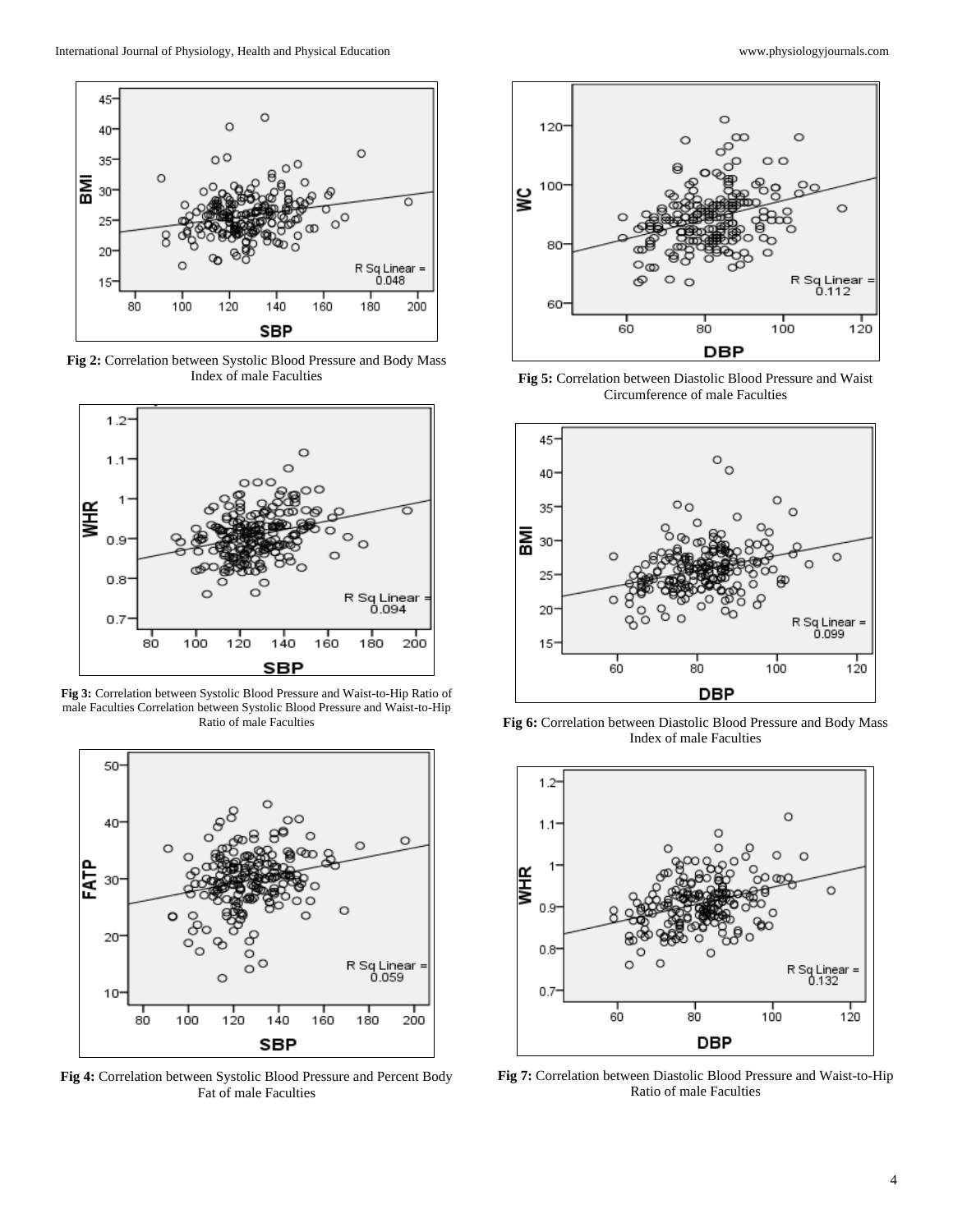

**Fig 8:** Correlation between Diastolic Blood Pressure and Percent Body Fat of male Faculties

**Table 2:** Relationship between Blood Pressure and Body Composition of female faculties

| <b>Variables</b>       | <b>SBP</b>    | <b>DBP</b> | WC       | <b>BMI</b>              | <b>WHR</b> | %BF   |
|------------------------|---------------|------------|----------|-------------------------|------------|-------|
| <b>SBP</b>             |               |            |          |                         |            |       |
| <b>DBP</b>             | $.613**$      |            |          |                         |            |       |
| WC                     | $.493**$      | $.406**$   |          |                         |            |       |
| BMI                    | $.387**$      | $.370**$   | .889**   |                         |            |       |
| <b>WHR</b>             | $.398**$      | $.302*$    | $.817**$ | $.544**$                |            |       |
| %BF                    | $.392**$      | $.364***$  | $.849**$ | $.896***$               | $.523**$   |       |
| 1.1.77<br>$\mathbf{r}$ | $\cdots$<br>٠ |            | 0.071    | $1 / 2$ $1 / 1$ $1 / 2$ |            | 0.225 |

\*\*Correlation is significant at the 0.05 level (2-tailed)  $r(61) = 0.235 \le$ 0.05

Table-2 shows significant correlation between systolic and diastolic blood pressures ( $r = 0.613$ ) of female faculties of GGV University, Bilaspur (C.G). The two blood pressure components, systolic and diastolic blood pressures had significant correlation with waist circumference ( $r = 0.493$  and 0.406), body mass index  $(r = 0.387$  and 0.370), waist-to hip ratio  $(r = 0.398$  and 0.302) and percent body fat  $(r = 0.392$  and 0.364) respectively. Similarly, there was a significant correlation between body mass index with waist-to hip ratio ( $r = 0.544$ ) and with percent body fat ( $r = 0.896$ ). There was also a significant relationship between waist circumference with body mass index (r=0.889); with waist-to hip ratio (r=  $0.817$ ) and with percent body fat (r = 0. 849). Finally, there was a significant association between waist-to hip ratio and percent body fat (r=0.523) at  $p \le 0.05$ . The positive high correlation between waist circumference with body mass index, with percent body fat, with waist-to hip ratio and between body mass index with percent body fat suggest that both were directly proportional to each other in the female faculties.



**Fig 9:** Correlation between Systolic Blood Pressure and Waist Circumference of female Faculties



**Fig 10:** Correlation between Systolic Blood Pressure and Body Mass Index of female Faculties



**Fig 11:** Correlation between Systolic Blood Pressure and Waist-to-Hip Ratio of female Faculties



**Fig 12:** Correlation between Systolic Blood Pressure and Percent Body Fat of female Faculties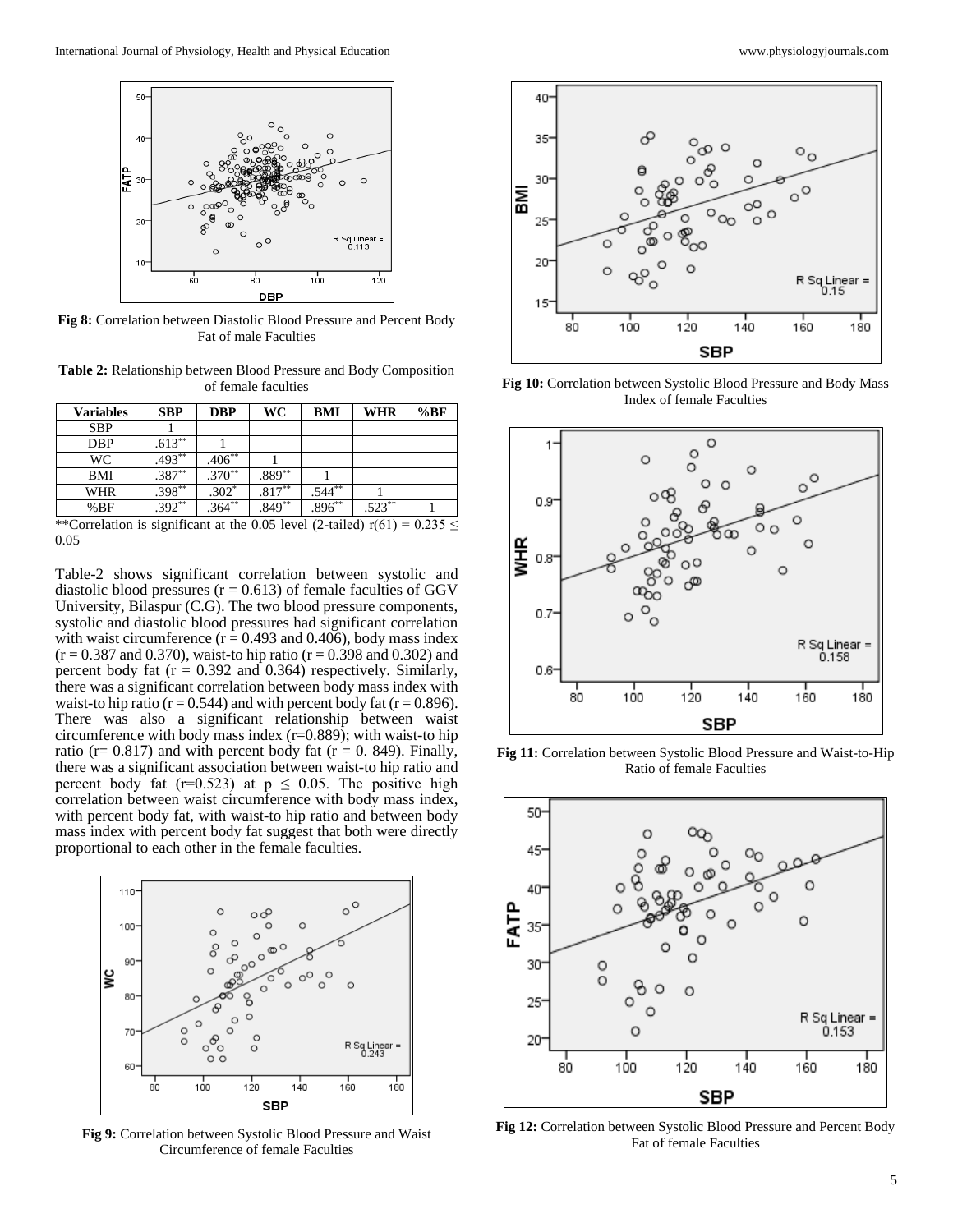

**Fig 13:** Correlation between Diastolic Blood Pressure and Waist Circumference of female Faculties



**Fig 14:** Correlation between Diastolic Blood Pressure and Body Mass Index of female Faculties



**Fig 15:** Correlation between Diastolic Blood Pressure and Waist-to-Hip Ratio of female Faculties



**Fig 16:** Correlation between Diastolic Blood Pressure and Percent Body Fat of female Faculties

The results of the study showed that:

- 1. The relationship between systolic and diastolic blood pressures was positively significant among the male and female faculties in this study. This showed that the two variables were directly proportional to each other; as systolic blood pressure increased, diastolic blood pressure also increased.
- 2. The relationship between systolic blood pressure and body mass index was positively significant among the male and female faculties in this study. This showed that the two variables were directly proportional to each other; as body mass index increased, systolic blood pressure also increased.
- 3. The relationship between diastolic blood pressure and body mass index was positively significant among the male and female faculties in this study. This showed that the two variables were directly proportional to each other; as body mass index increased, diastolic blood pressure also increased.
- 4. The relationship between waist circumference and body mass index was positively significant among the male and female faculties in this study. This showed that the two variables were directly proportional to each other; as body mass index increased, waist circumference also increased.
- 5. The relationship between systolic blood pressure and diastolic blood pressure was positively significant with waist circumference, percent body fat and waist-to hip ratio of the male and female faculties in this study. This showed that these variables were directly proportional to each other; as waist circumference, percent body fat and waist-to hip ratio increased, systolic blood pressure and diastolic blood pressure also increased.

## **Discussion**

The purpose of the study was to show how blood pressure changes with body composition among male and female subjects of Guru Ghasidas University, Bilaspur (C.G.). This was mainly to infer from the relationship between blood pressure and the different independent risk factors that can be used as the basis for indicating exercise intervention to positively modify blood pressure. The relationship between the aforementioned, which is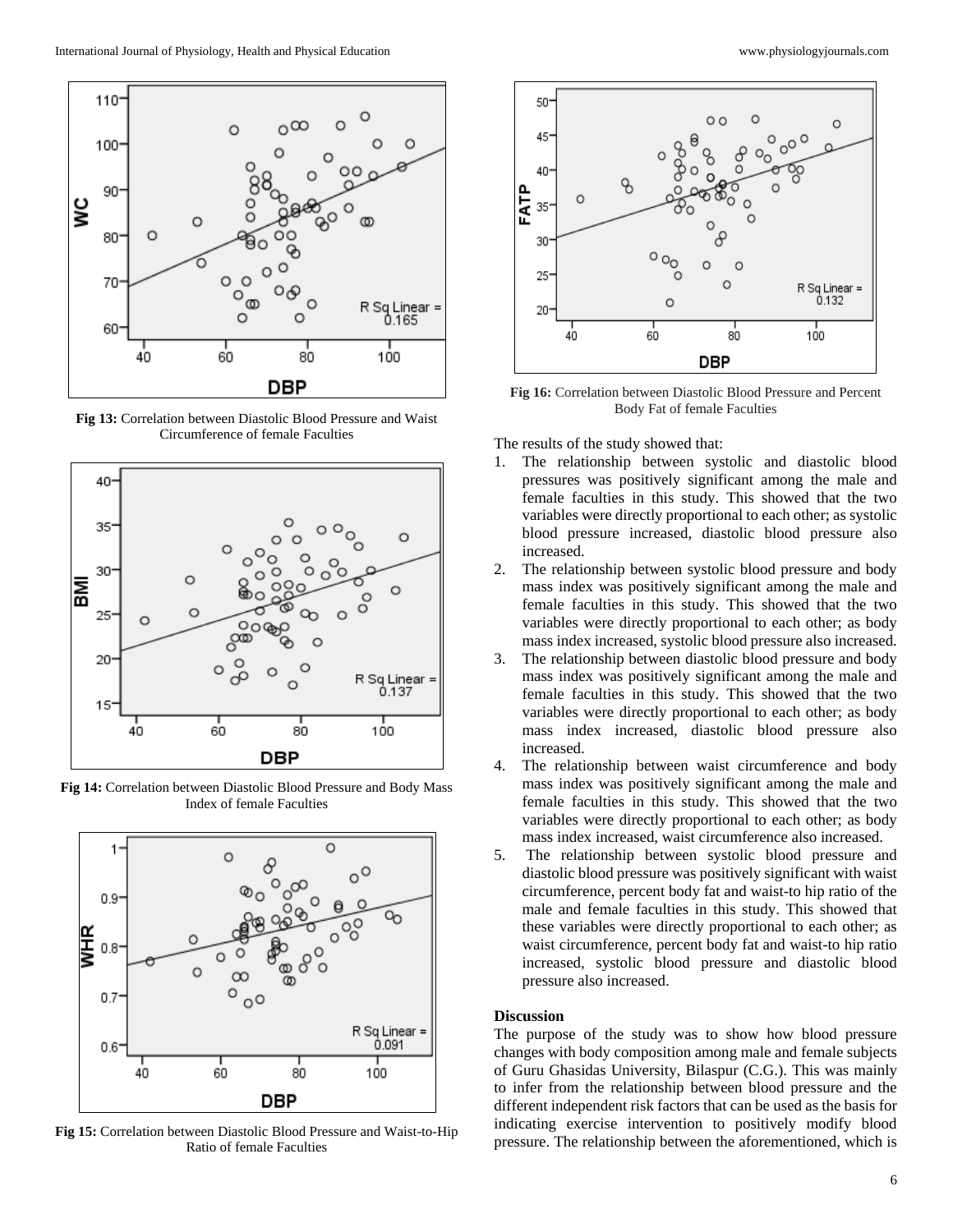blood pressure with body mass index, waist circumference, waistto-hip ratio and percent body fat among the subjects were reported in Tables 1 and Table 2.

The study of Table 1 showed significant correlation of systolic with diastolic blood pressures and percent body fat  $(r = 0.242; r)$ = -0.336) among male and female subjects of Guru Ghasidas University, Bilaspur (C.G.). In separate studies conducted by White, *et al;* (1986) <sup>[1]</sup>; Santos, *et al;* (2008) <sup>[7]</sup>, and Mutikainen *et al;* (2009) it was held that correlations of body mass index, waist-to-hip ratio and skinfold measurements with diastolic blood pressure varied with age and sex. For men, high blood pressure was more highly correlated with body mass index than with percent body fat in all activity levels in both gender. The two blood pressure components, systolic and diastolic blood pressures had significant correlation with body mass index ( $r = 0.220$ ;  $r =$ 0.314) and with waist-to-hip ratio ( $r = 0.306$ ;  $= 0.363$ ). This is in consonance with studies conducted by Durnin, (1994) in Plowman and Smith, (1997); Williams, (2002); Jeukendrup, (2005) and Otinwa, (2005) in Venkateswarlu, (2007). They opined that subjects with low body mass index in relation to height, expressed as the body mass index, have less difficulty moving their body during weight bearing activities like walking or stair climbing than subjects with a higher body mass index. They added that these individuals regularly have lower systolic and diastolic blood pressures in either active or inactive population. There was also a significant relationship between waist circumference and body mass index  $(r = 0.866)$  and between body mass index with waist-to-hip ratio  $(r = 0.471)$  in this study at  $p \le 0.05$ . These suggest that there was a significant relationship between systolic and diastolic blood pressures with body mass index among the subjects. White, *et al;* 1986 [1]; Maud and Foster, (1995), Oladipo and Angba, (2006) and Santos, *et al;*  (2008) [7] affirmed from surveys in California, Connecticut and Maryland and the nationwide Community Blood Pressure Evaluation Clinic Programme that in the United States, it all showed that the prevalence of blood pressure, body mass index and waist circumference were higher in male counterparts.

The study of Table 2 shows significant correlation of systolic with diastolic blood pressures  $(r = 0.613)$  of female faculties of Guru Ghasidas University, Bilaspur (C.G.). Diastolic blood pressure correlated significantly with waist circumference( $r = 0$ . 406); and with body mass index  $(r = 0.370)$ . Similarly, body mass index correlated highly with waist circumference  $(r = 0.889)$  at p  $\leq$  0.05. It has been suggested that physical activity might prevent weight gain and rise in blood pressure through increased energy expenditure or favourable changes in adipose tissue (Ross and Jansen, 2001 in Yang, *et al;* 2007). While the waist circumference is an indicator of adipose tissue in the waist and abdominal area; hip circumference is an indicator of adipose tissue over the buttocks and hips (Maud and Foster, 1995 and Henry, *et al;*  2004); which is used to determine body fat percent of the active populations (SIRC, 2007, Christensen, *et al;* 2008 and Mutikainen, *et al;* 2009). The ratio thus provides an index of relative fat distribution in adults, whereas; the higher the ratio the greater the proportion of abdominal fat. However, the validity of these circumferences as measure of fat distribution in youth is unknown (Mueller and Nalina, 1987 in Maud and Foster, 1995). In a study conducted by Pollard, *et al;* 2008 on Migrant and British Born British Pakistani women they ventured that, reported physical activity levels were highest in the European women and

lowest among immigrant British Pakistani women, but this difference was significant for the MET – minutes measure of physical activity only. In another study conducted by Hagstromer, 2007, in Sweden, it was demonstrated that men were more active than women (Trost, *et al*; 2002, Socialstyrelsen, 2005 in Hagstromer, 2007). Blood pressure was more correlated with body mass index than percent body fat (Venkateswarlu, 2007). This therefore suggests that body mass index and waist circumference were better predictors of blood pressure in the female faculties group in this population.

## **Conclusion**

Based on the findings and in view of the limitations, the study therefore confirmed that:

- 1. As systolic blood pressure increased, diastolic blood pressure also increased.
- 2. As body mass index, waist circumference, percent body fat and waist - to - hip ratio increased, systolic blood pressure and diastolic blood pressure also increased. Therefore body mass index, waist circumference, percent body fat and waistto hip ratio as a modifiable risk factor of elevated blood pressure can be the best predisposing risk factor for cardiovascular disease in the male and female faculties of GGV, Bilaspur (C.G.).

#### **References**

- 1. White FM, Pereira LH, Garner JB. Association of body mass index and waist hip ratio with hypertension. Canada: Canadian Medical Association Journal, 1986. http://www.pubmedcentral.nih.gov/pagerender of 27 - 24 – 2009
- 2. Musa ID, Lawal B, Sarkinfawa M. Body fat and blood pressure Levels in School boys in Kano city, Nigeria. Department of Physical & Health Education (PHE): Bayero University: Kano, 2001.
- 3. Hlaing WM, Prineas RJ, Zhu Y, Leaverton PE. Body Mass Index (BMI) Growth in a Sample of U.S. children: Repeated Measures Data Analysis of the Minneapolis Children's Blood Pressure Study. American Journal of Human Biology,2001:13:821-831.
- 4. Butkap TG. The epidemiology of essential hypertension among working class adults in Abuja. A.B.U. Zaria: Department of Community Medicine (Thesis), 2002.
- 5. Agene AJ. Relationship between Blood Pressure and Body Composition of Active and Inactive Students of Ahmadu Bello University, Zaria, Nigeria. Department of Physical and Health Education, Faculty of Education, Ahmadu Bello University, Zaria. Nigeria (Thesis), 2011.
- 6. White FM, Pereira LH, Garner JB. Association of body mass index and waist hip ratio with hypertension. Canada: Canadian Medical Association Journal, 1986. http://www.pubmedcentral.nih.gov/pagerender of 27 - 24 – 2009
- 7. Santos R, Aires L, Santos P, Ribeiro JC, Mota J. Prevalence of overweight and Obesity in a Portuguese sample of adults: Results from the Azorean physical activity and health study American Journal of Human Biology,2008:20:78-85.
- 8. https://www.livestrong.com/article/382856-three-types-oftriglycerides/